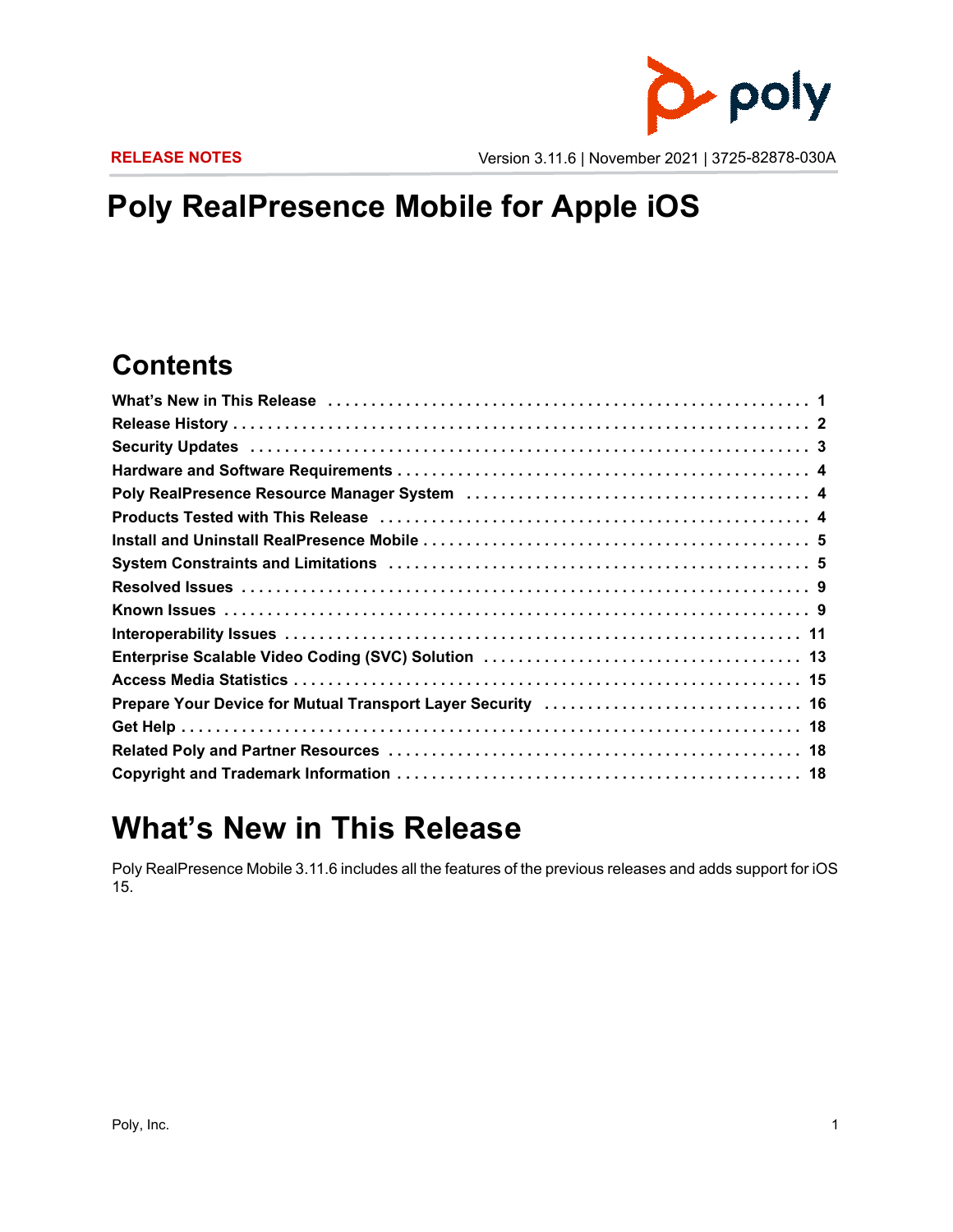# <span id="page-1-0"></span>**Release History**

This following table lists the release history of Poly RealPresence Mobile application.

### **Release History**

| <b>Release</b> | <b>Release Date</b> | <b>Features</b>                                                                                                                                                                                                         |
|----------------|---------------------|-------------------------------------------------------------------------------------------------------------------------------------------------------------------------------------------------------------------------|
| 3.11.6         | November 2021       | Support for iOS 15<br><b>Bug fixes</b>                                                                                                                                                                                  |
| 3.11.5         | August 2021         | <b>Bug fixes</b>                                                                                                                                                                                                        |
| 3.11.4         | May 2021            | <b>Bug fixes</b>                                                                                                                                                                                                        |
| 3.11.3         | March 2021          | <b>Bug fixes</b>                                                                                                                                                                                                        |
| 3.11.2         | December 2020       | Support for using the H.323 ID or endpoint name as the site name<br><b>Bug fixes</b>                                                                                                                                    |
| 3.11.1         | November 2021       | Support for iOS 13<br><b>Bug fixes</b>                                                                                                                                                                                  |
| 3.11           | December 2019       | Support for auto rotation on Apple iPhone devices<br><b>Bug fixes</b>                                                                                                                                                   |
| 3.10.1         | May 2019            | New option for sharing customer information with Poly                                                                                                                                                                   |
| 3.10           | April 2019          | Support for clicking the URL of a new format that contains the user token<br>to join a meeting<br>Supports new devices<br>Defect fixes                                                                                  |
| 3.9.1          | September 2018      | Supports new devices<br>Defect fixes                                                                                                                                                                                    |
| 3.9            | January 2018        | Dropped support for automatic detection of Poly SmartPairing<br>New device and OS support                                                                                                                               |
| 3.8            | September 2017      | Support for receiving 1080p content<br>Disable Remember Password feature<br>Dropped support for Poly Concierge<br>Startup Option Settings on Apple iPad<br>Use Apple Siri to launch RealPresence Mobile on Apple iPhone |
| 3.7            | December 2016       | Audio enhancement<br>Video enhancements<br>UI enhancements<br>CallTo feature support<br>New device support<br>New OS Support                                                                                            |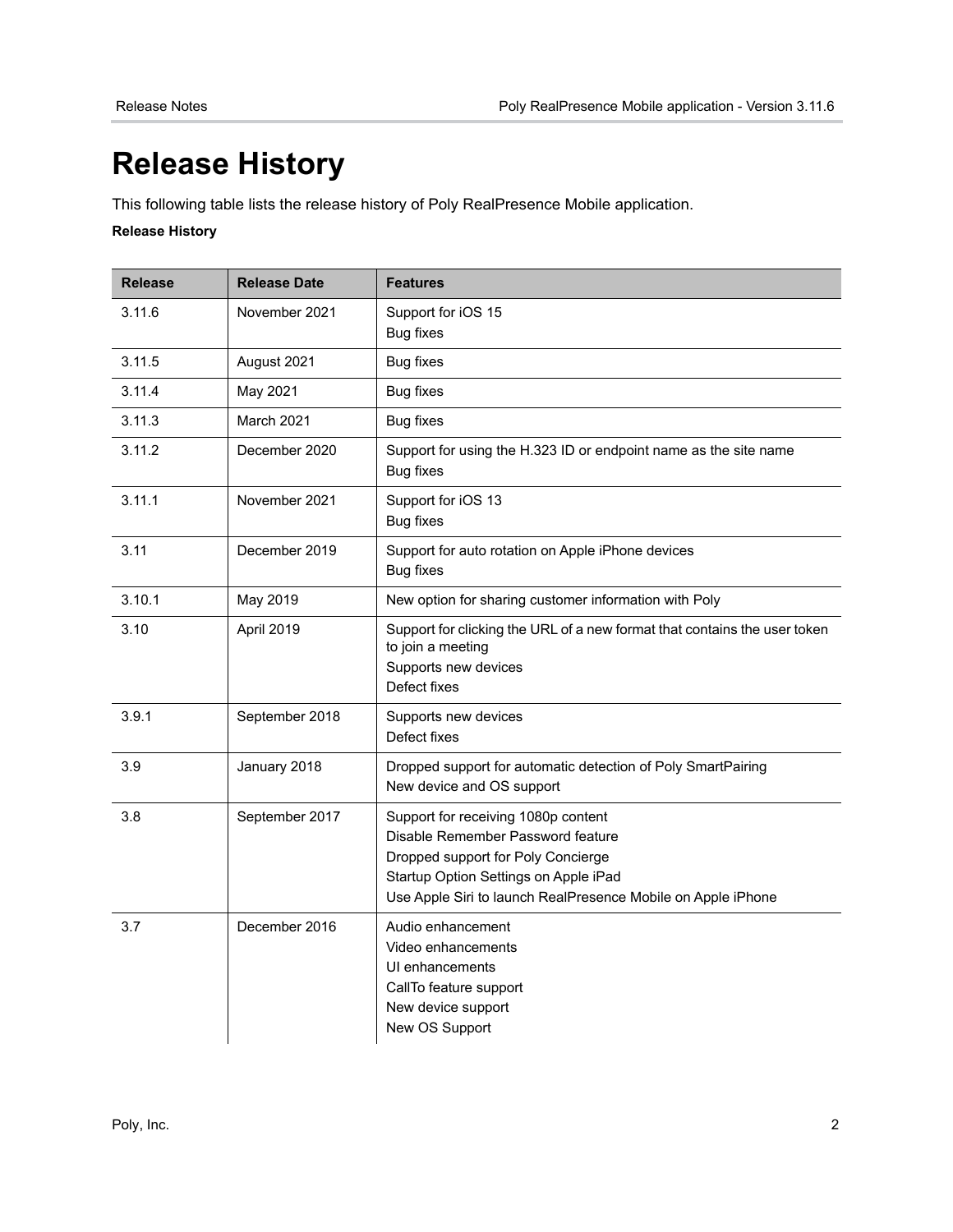| <b>Release</b> | <b>Release Date</b> | <b>Features</b>                                                                                                                                                                                                                                                                                                                                                                                                                                                                                                                                                                                                                                                                                  |
|----------------|---------------------|--------------------------------------------------------------------------------------------------------------------------------------------------------------------------------------------------------------------------------------------------------------------------------------------------------------------------------------------------------------------------------------------------------------------------------------------------------------------------------------------------------------------------------------------------------------------------------------------------------------------------------------------------------------------------------------------------|
| 3.5.1          | April 2016          | Constant Bitrate (CBR) adopted for video codecs<br>Bug fixes and feature enhancements                                                                                                                                                                                                                                                                                                                                                                                                                                                                                                                                                                                                            |
| 3.5            | January 2016        | Poly Concierge Solution support for Apple iPhones<br>TLSv2 support<br>SmartPairing support for Poly RealPresence Debut products<br>New devices support                                                                                                                                                                                                                                                                                                                                                                                                                                                                                                                                           |
| 3.4.1          | <b>July 2015</b>    | <b>Support for Cloud Services</b>                                                                                                                                                                                                                                                                                                                                                                                                                                                                                                                                                                                                                                                                |
| 3.4            | June 2015           | Profile Photo and Virtual Business Card Feature<br>Mid-string Search of Favorites<br><b>Support for Poly NoiseBlock</b><br>In-call Toolbar User Interface Enhancement<br>Support for 64-bit iOS Platform                                                                                                                                                                                                                                                                                                                                                                                                                                                                                         |
| 3.3            | January 2015        | Support for BroadSoft Device Management as Provisioning Server<br>User Interface Improvements<br>Standalone mode provides more features. See Capabilities for a<br>complete list of feature capabilities.<br>Support for high video resolution (720p) on powerful mobile devices<br>such as iPad Air and iPad Mini 2, for AVC point to point calls, AVC<br>multi-points calls, and SVC point to point calls.<br>Support for the SDP Size Adjustment Feature<br><b>Devices Support Changes</b><br>Drop support for iOS 6<br>$\bullet$<br>Add support for iOS 8<br>$\bullet$<br>Add support for iPad Air 2 and iPad Mini 3<br>$\bullet$<br>Add support for iPhone 6 and iPhone 6 Plus<br>$\bullet$ |
| 3.2.1          | <b>July 2014</b>    | The Roster display button is not shown in CloudAXIS 1.5 and earlier<br>versions.<br>Fixed an OpenSSL security vulnerability (CVE-2014-0224).<br>Fixed two issues. See Resolved Issues for details.                                                                                                                                                                                                                                                                                                                                                                                                                                                                                               |
| 3.2            | June 2014           | Support for CloudAXIS HTTPs tunneling<br>Support for roster display in a CloudAXIS meeting<br>Support for log collector<br>Support for Czech<br>Support for iPad Air and iPad Mini with Retina display                                                                                                                                                                                                                                                                                                                                                                                                                                                                                           |

# <span id="page-2-0"></span>**Security Updates**

Please refer to the **Poly Security Center** for information about known and resolved security vulnerabilities.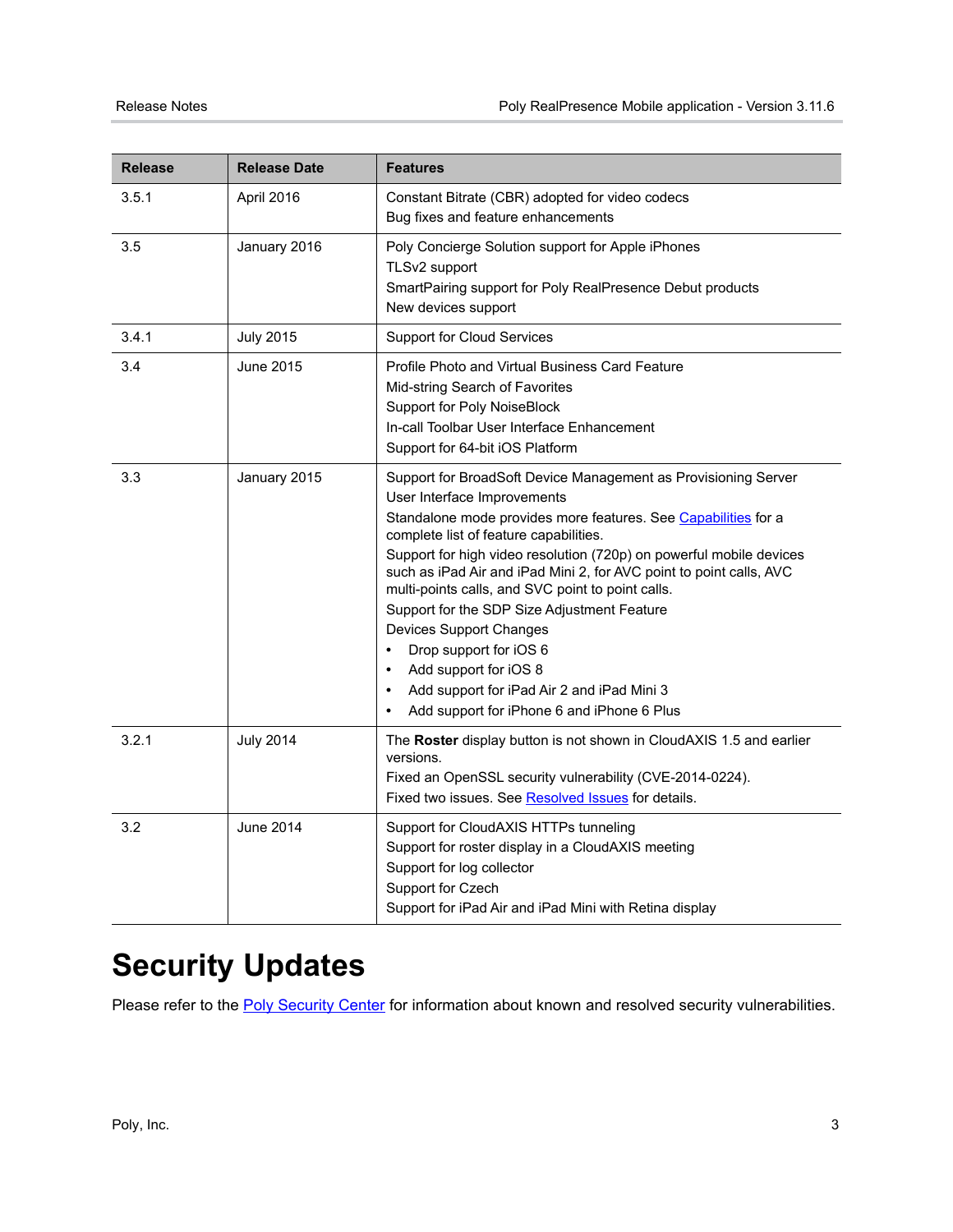### <span id="page-3-0"></span>**Hardware and Software Requirements**

The following hardware requirements were determined based on test scenarios. Your system's actual performance tmay vary based on software or hardware configurations.

| <b>Items</b>                          | <b>Description</b>                                                      |
|---------------------------------------|-------------------------------------------------------------------------|
| Apple                                 | iPhone and iPad devices that support iOS13, iOS 14, or iOS 15           |
| iOS Requirements                      | iOS13, iOS 14, or iOS 15                                                |
| <b>Network Requirements</b>           | Wireless Local Area Network (WLAN), 802.11 a/b/g/n.<br>3G or 4G network |
| <b>Optional Peripheral</b><br>Devices | 3.5 mm headset<br>Stereo Bluetooth headset                              |

### <span id="page-3-1"></span>**Poly RealPresence Resource Manager System**

The RealPresence Mobile application can register to the Poly RealPresence Resource Manager server. Some management features have limitations relative to other Poly endpoints. For example, software updates of RealPresence Mobile are not supported and the QoS monitoring is limited.

# <span id="page-3-2"></span>**Products Tested with This Release**

The Poly RealPresence Mobile application is tested with other products. The following list isn't a complete inventory of compatible equipment. It indicates the products that have been tested for compatibility with this release.



Poly recommends that you upgrade your Poly devices with the latest software versions, as compatibility issues may already have been addressed by software updates. See the Current Poly **[Interoperability Matrix](http://support.polycom.com/PolycomService/support/us/support/service_policies.html) to match product and software versions.** 

### **Products Tested with This Release**

| <b>Type</b>                              | <b>Product</b>                                               | <b>Tested Versions</b> |
|------------------------------------------|--------------------------------------------------------------|------------------------|
| Gatekeeper,                              | PolyDistributed Media Application (DMA) 7000                 | 10.2.0.0-424554        |
| Gateways, External<br>MCU, Bridges, Call | Poly RealPresence Resource Manager                           | 10.9.0-253372          |
| Managers                                 | Poly RealPresence Collaboration Server 800s, Virtual Edition | 8.9.1.3900             |
| Apple Mobile Devices                     | iPhone 12                                                    | 15.1                   |
|                                          | iPhone 11 Pro Max                                            | 14.4.2                 |
|                                          | iPad Air (4th gen)                                           | 14.4.2 15.1            |
| Apple                                    | MacBook Pro 2020 M1 13"                                      | 12.0.1                 |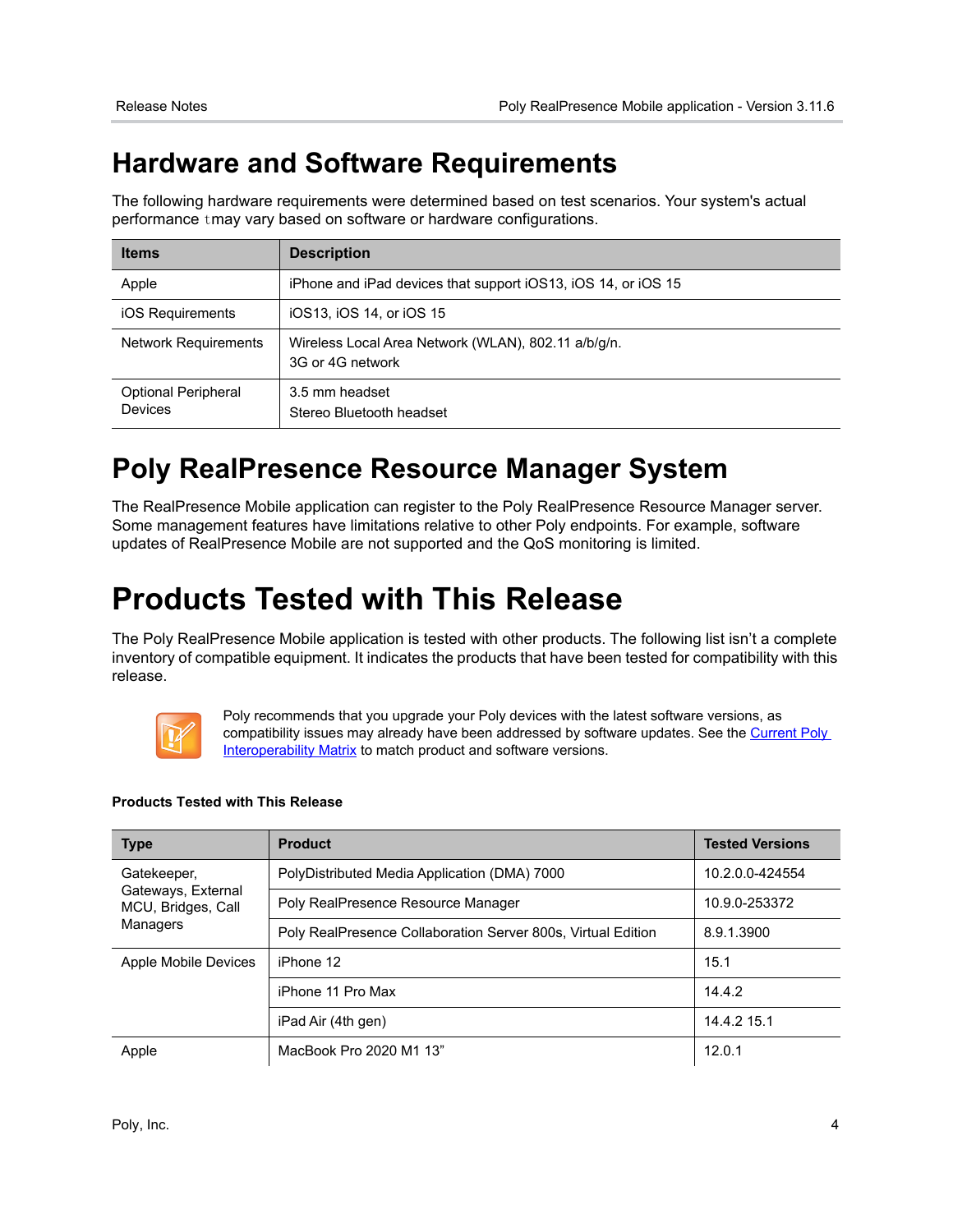| <b>Type</b>    | <b>Product</b>              | <b>Tested Versions</b> |
|----------------|-----------------------------|------------------------|
| Samsung Galaxy | Tab s6 lite                 | Android 11             |
|                | Tab s5e                     | Android 9              |
|                | S <sup>9</sup>              | Android 10             |
| Motorola       | Moto g7                     | Android 10             |
| Dell           | Precision 5540              | 10 Enterprise 1908     |
| Poly Endpoints | Poly RealPresence Group 300 | 6.2.2.7-660023         |
|                | Poly HDX 6000               | 3.1.14-56008           |
|                | Poly RealPresence Desktop   | 3.11.3                 |
|                | Poly RealPresence Mobile    | 3.11.6 427814          |
|                | Poly Studio X30             | 3.7.1-354025           |

# <span id="page-4-0"></span>**Install and Uninstall RealPresence Mobile**

This section explains how to install and uninstall RealPresence Mobile.



The RealPresence Mobile user interface supports the following languages: English, International Spanish, French, German, Korean, Japanese, Russian, Portuguese, Czech, Simplified Chinese, and Traditional Chinese.

### **To install the RealPresence Mobile application:**

- **1** Go to the Apple Store, search for **Polycom** or **video conferencing** to find the RealPresence Mobile application.
- **2** Tap **Free** and then **INSTALL APP**.

### **To uninstall the RealPresence Mobile application:**

- **1** Go to the device's application list.
- **2** Tap and hold **Video particular is the gins to jiggle.**
- **3** Tap Delete **and then tap Delete.** Your user data is deleted when you uninstall this application.

## <span id="page-4-1"></span>**System Constraints and Limitations**

The following sections provide information on constraints and limitations when using Poly RealPresence Mobile application.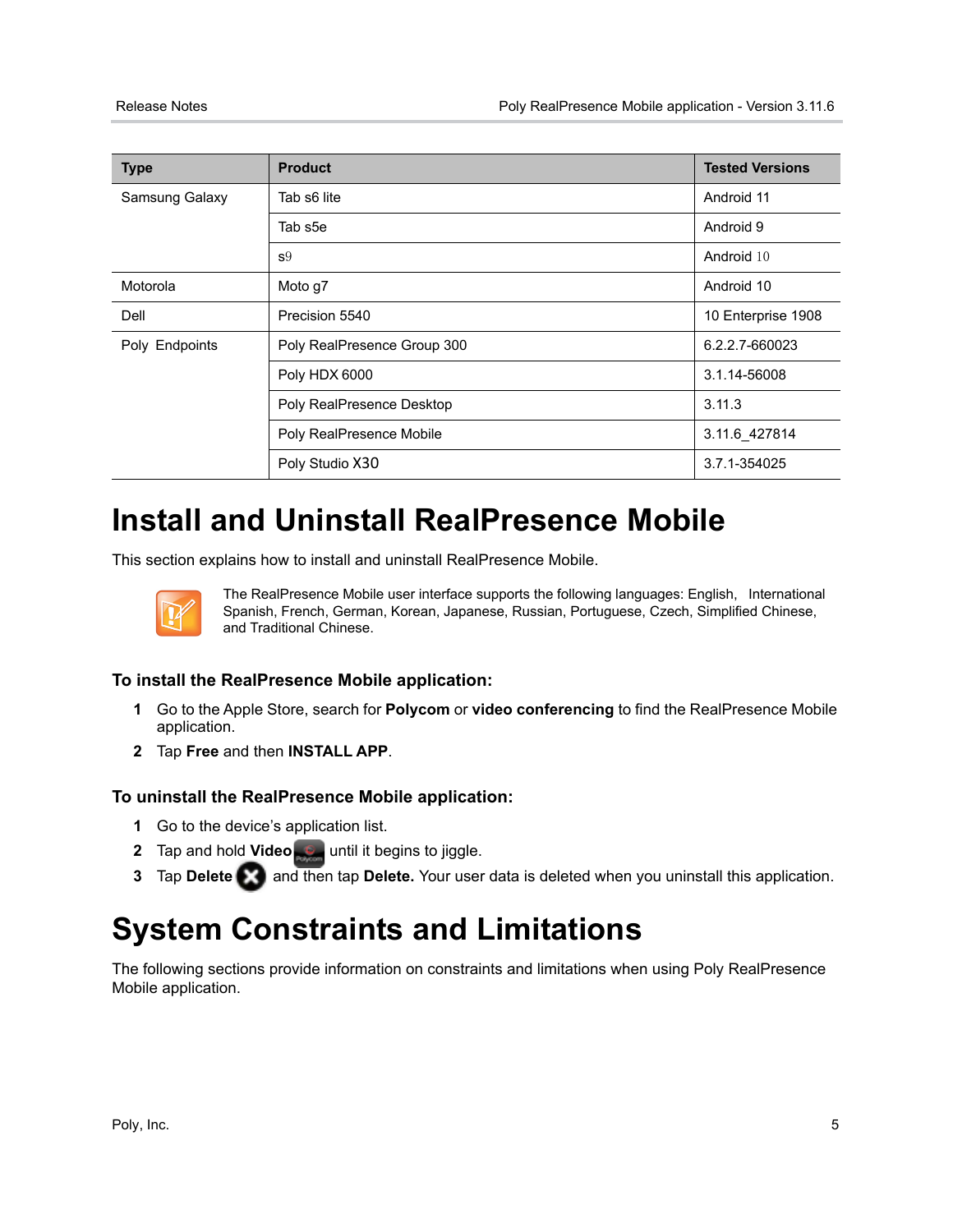# <span id="page-5-0"></span>*Capabilities*

The following video capabilities are supported for RealPresence Mobile.

| <b>Call Rate</b>                 | <b>Video Capability</b> |
|----------------------------------|-------------------------|
| 1 Mbps                           | 720p                    |
| 512 kbps<br>384 kbps<br>256 kbps | 480x270                 |
| 128 kbps                         | 240x135                 |
| 64 kbps                          | Audio only              |

## *Protocols*

The following table lists the protocols supported in this version of the RealPresence Mobile application.

| <b>Protocol</b>                    | <b>Description</b>          |
|------------------------------------|-----------------------------|
| <b>DNS</b>                         | Domain Name System          |
| H.235                              | Security and Encryption     |
| H.239                              | <b>Token Management</b>     |
| H.323                              | Signaling                   |
| H.460                              | Firewall/NAT Traversal      |
| LDAP, H.350                        | <b>Directory Services</b>   |
| NTLM <sub>v2</sub>                 | Authentication              |
| Poly Lost Packet Recovery<br>(LPR) | Lost Packet Recovery        |
| <b>SIP</b>                         | Session Initiation Protocol |

## *Resolutions*

The following table lists the resolutions supported in this version of the RealPresence Mobile application.

| <b>Resolution and Frame Rate</b> | <b>Source</b>                      |
|----------------------------------|------------------------------------|
| Up to 720p, 15 fps               | People video sent from camera      |
| Up to $720p$ , $30$ fps          | People video received from far end |
| Up to 1080p, 15 fps              | Content received from far end      |
| Up to XGA (1024x768) / 5 fps     | Content showing from the ipad      |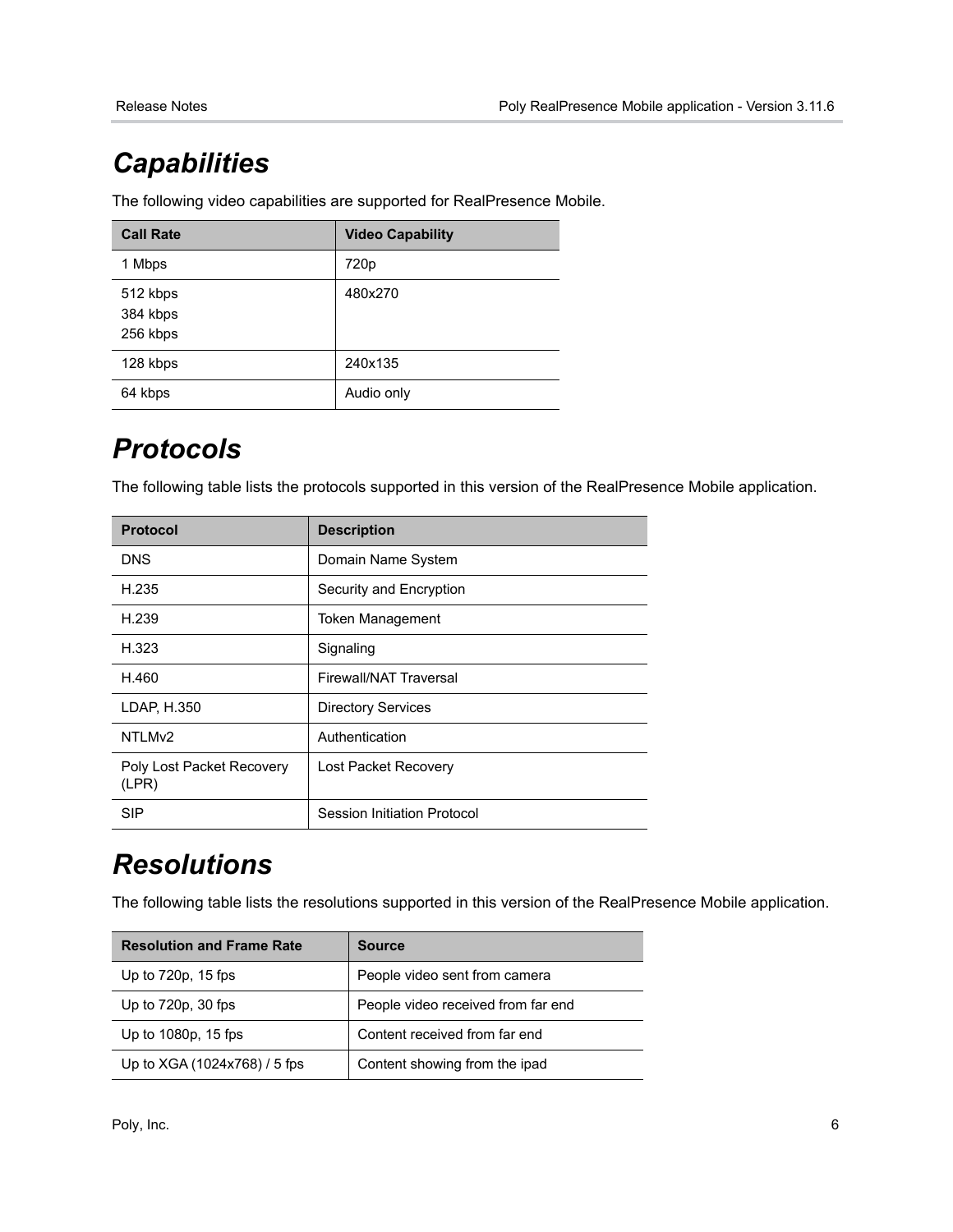

Actual transmitted video resolution is determined by several factors, such as camera capability, computer performance, network conditions, the far-end system's capabilities, and whether content is being received.

HD/720p 30 fps is the maximum video receiving capability. The actual resolution is based on the negotiation with the far end.

### *Algorithms*

The following table lists the algorithms supported in this version of the RealPresence Mobile application.

| <b>Algorithm Type</b> | <b>Description</b>                                                                                                                                                           |
|-----------------------|------------------------------------------------------------------------------------------------------------------------------------------------------------------------------|
| Audio                 | G.722.1 Annex C<br>G.711u<br>G.711a<br>Siren I PR<br>Acoustic Echo Cancellation (AEC)                                                                                        |
|                       | Automatic Gain Control (AGC)<br>Scalable Audio Coding (SAC)                                                                                                                  |
| Video                 | Poly Lost Packet Recovery (LPR)<br><b>H.264 SVC</b><br><b>H.264 AVC</b><br>H.264 high profile<br>H.263 and H.263+ (for content only)<br><b>Note:</b> H.261 is not supported. |
| Encryption            | AES-128 media encryption<br>TLS for SIP calls                                                                                                                                |

### *Inbound and Outbound Ports*

The following table lists the inbound and outbound ports supported in this version of the RealPresence Mobile application.

| Port               | <b>Function</b>                                 |
|--------------------|-------------------------------------------------|
| 1720 (TCP)         | H.323 Call Signaling (H.225)                    |
| 1719 (UDP)         | H.323 Registration, Admission, and Status (RAS) |
| 3230 - 3250 (TCP)  | H.323 Call Control (H.245)                      |
| 3230 - 3250 (UDP)  | Media (RTP/RTCP)                                |
| 3238 (UDP and TCP) | <b>BFCP</b>                                     |
| 5060 (UPD and TCP) | SIP                                             |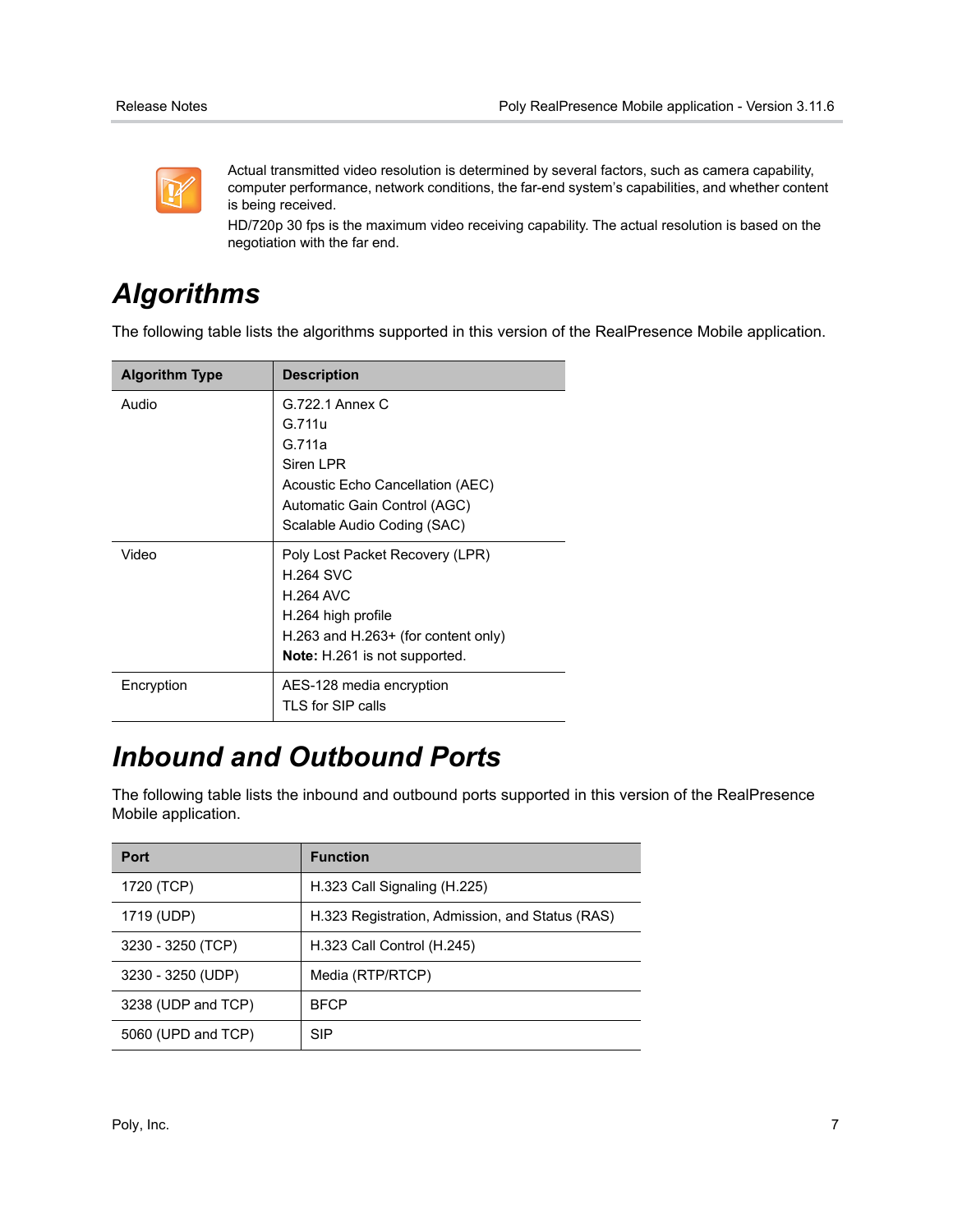| <b>Port</b>        | <b>Function</b>                                 |
|--------------------|-------------------------------------------------|
| 443 (TCP)          | Provisioning, Monitoring, Help Files, HTTPS     |
| 389 (TCP)          | I DAP                                           |
| 5060 (UDP and TCP) | <b>SIP</b>                                      |
| 5061 (TCP)         | SIP TLS signaling                               |
| 1720 (TCP)         | $H.323$ Signaling ( $H.225$ )                   |
| 1719 (UDP)         | H.323 Registration, Admission, and Status (RAS) |
| 3230 - 3250 (TCP)  | H.323 Control (H.245)                           |
| 3230 - 3250 (UDP)  | Media (RTP/RTCP)                                |
| 3238 (UDP and TCP) | <b>BFCP</b>                                     |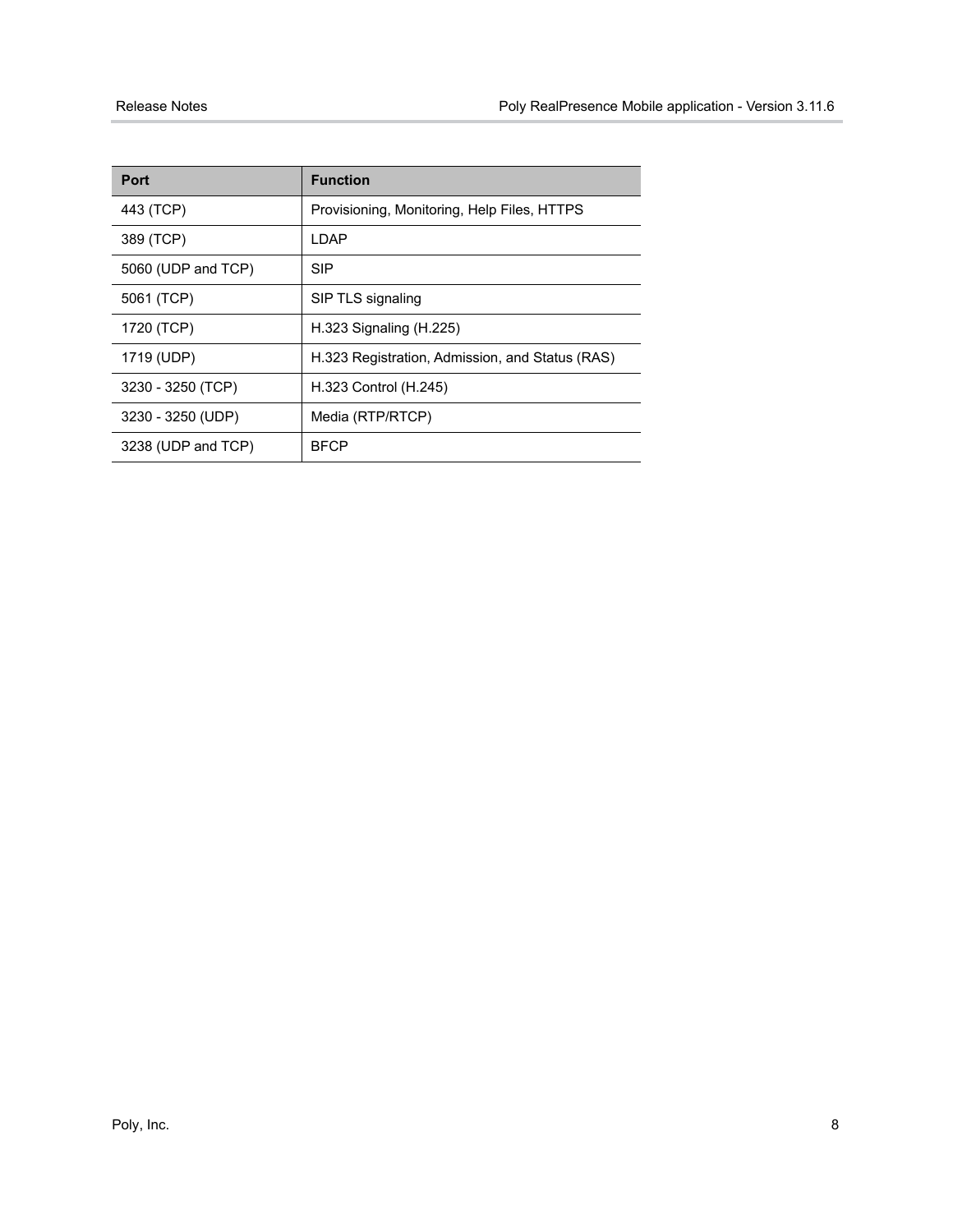# <span id="page-8-0"></span>**Resolved Issues**

The following table lists the resolved issues in this release.

| Issue #   | <b>Description</b>                                                                                                                                                                                    |
|-----------|-------------------------------------------------------------------------------------------------------------------------------------------------------------------------------------------------------|
| EN-211027 | You can't place calls if RealPresence Mobile runs in background for over 5 minutes. The error<br>message is "Unknown error".                                                                          |
| EN-212335 | (iPhone only) If you lock then unlock your iPhone while RealPresence Mobile is running, the<br>application crashes if you then attempt to end it.                                                     |
| EN-206018 | After upgraded to 3.11.4, RealPresence Mobile has no audio for calls with 256 Kbps line rate.                                                                                                         |
| EN-212326 | (iPhone only) You can't place calls using RealPresence Mobile if you lock then unlock your<br>iPhone.                                                                                                 |
| EN-207836 | When you attempt to log in RealPresence Mobile with an Active Directory user account and the<br>password is incorrect, the application shows an inaccurate "Invalid server address" error<br>message. |
| EN-213745 | After upgrading your iOS device to iOS 15, RealPresence Mobile doesn't have audio output if you<br>mute then unmute the speaker.                                                                      |
| EN-213840 | After upgrading your iOS device to iOS 15, RealPresence Mobile volume control doesn't work.                                                                                                           |
| FN-214282 | After upgrading your iOS device to iOS 15, you're muted by default. RealPresence Mobile volume<br>control and speaker don't work.                                                                     |
| EN-205583 | (iPad only) If you double click on your local or far-end view, it doesn't show in full screen as<br>expected.                                                                                         |
| EN-210495 | RealPresence Mobile 3.11.4 can't register to SIP servers over a CISCO VPN.                                                                                                                            |

## <span id="page-8-1"></span>**Known Issues**

The following table lists all known issues and suggested workarounds for Poly RealPresence Mobile application.



These release notes do not provide a complete listing of all known issues that are included in the software. Issues not expected to significantly impact customers with standard voice or video conferencing environments may not be included. In addition, the information in these release notes is provided as-is at the time of release and is subject to change without notice.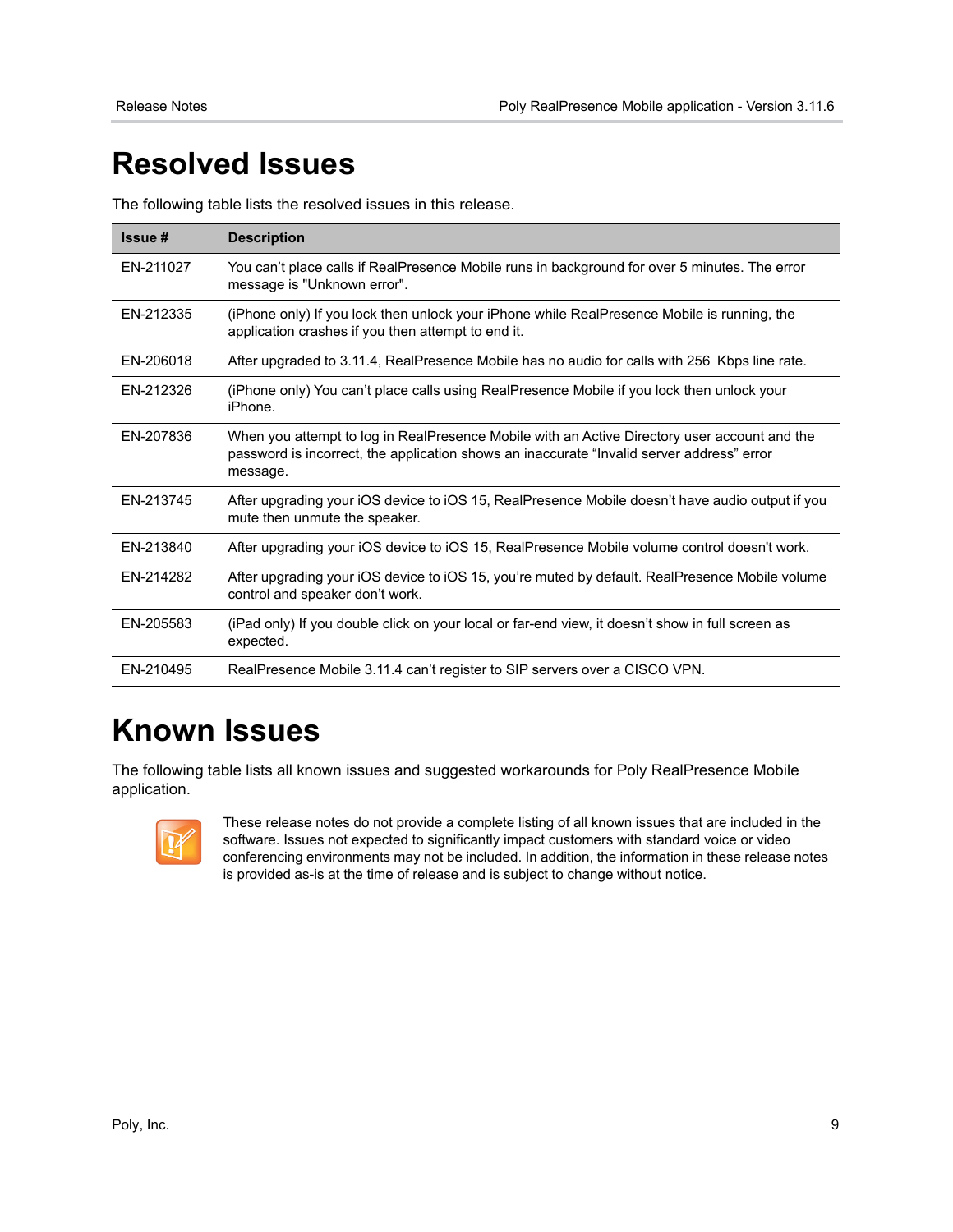| <b>Known Issues</b> |  |
|---------------------|--|
|---------------------|--|

| <b>Issue ID</b> | <b>Description</b>                                                                                                                                                                                                                                                                                                                            | Workaround                                                                                                                                                                                                                             |
|-----------------|-----------------------------------------------------------------------------------------------------------------------------------------------------------------------------------------------------------------------------------------------------------------------------------------------------------------------------------------------|----------------------------------------------------------------------------------------------------------------------------------------------------------------------------------------------------------------------------------------|
| EN-63350        | Sometimes, RealPresence Mobile on the iPhone<br>X/iPhone 8 Plus can't receive and transmit audio<br>after you plug and unplug the earphone.                                                                                                                                                                                                   | None.                                                                                                                                                                                                                                  |
| EN-65381        | When the system volume of the iPhone X is set to<br>the minimum, if you end the call and reconnect the<br>call, and then adjust the volume to the maximum,<br>the volume is still too low.                                                                                                                                                    | Do the following:<br>Set system volume as the<br>1.<br>maximum.<br>End the call and reconnect.<br>$\mathbf{2}$<br>The volume will be changed to loud.                                                                                  |
| EN-118161       | If you use the new format URL to join a meeting and<br>your RealPresence Mobile on iPhone XS Max or<br>iPhone XS fails to register to RealPresence<br>Resource Manager, you may see that<br>RealPresence Mobile displays abnormally.                                                                                                          | None.                                                                                                                                                                                                                                  |
| EN-120565       | You can't view the call statistics for the first time you<br>select the Call Statistics icon.                                                                                                                                                                                                                                                 | Select the icon again.                                                                                                                                                                                                                 |
| EN-125869       | Rarely, after you select the new format URL that<br>contains the user token to join a meeting, you can't<br>hear others and others can't hear you.                                                                                                                                                                                            | Do one of the following:<br>Swipe up the Home bar or click<br>$\bullet$<br>the Home button to leave your<br>RealPresence Mobile app, then<br>open it again.<br>Drop the call and select the URL to<br>$\bullet$<br>rejoin the meeting. |
| EN-129145       | When SMB 2.0 is enabled on both of RealPresence<br>Resource Manager and the Active Directory server,<br>RealPresence Mobile may fail to connect to<br>RealPresence Resource Manager if<br>SmbServerNameHardeningLevel is not set to 0 on<br>the Active Directory server.                                                                      | Set SmbServerNameHardeningLevel<br>to $0$ .                                                                                                                                                                                            |
| EN-162035       | During the enterprise user sign-in process, the<br>application doesn't validate the IP format entered in<br>the Server field.                                                                                                                                                                                                                 | None.                                                                                                                                                                                                                                  |
| EN-163071       | There are two broken links in the License<br>Agreement page (accessed from the About menu<br>option).                                                                                                                                                                                                                                         | None.                                                                                                                                                                                                                                  |
| EN-200769       | Some devices can't find the RealPresence Mobile<br>phone application in the Google Play Store or can't<br>install it. The error message is: Your device is not<br>compatible with this version. The impacted<br>devices include (but not limited to): Samsung<br>Galaxy S21+ 5G, Samsung 21 Ultra 5g, Galaxy<br>Note20, and Note20 5G models. | Download the RealPresence Mobile<br>application from the Poly Online<br>Support Center.                                                                                                                                                |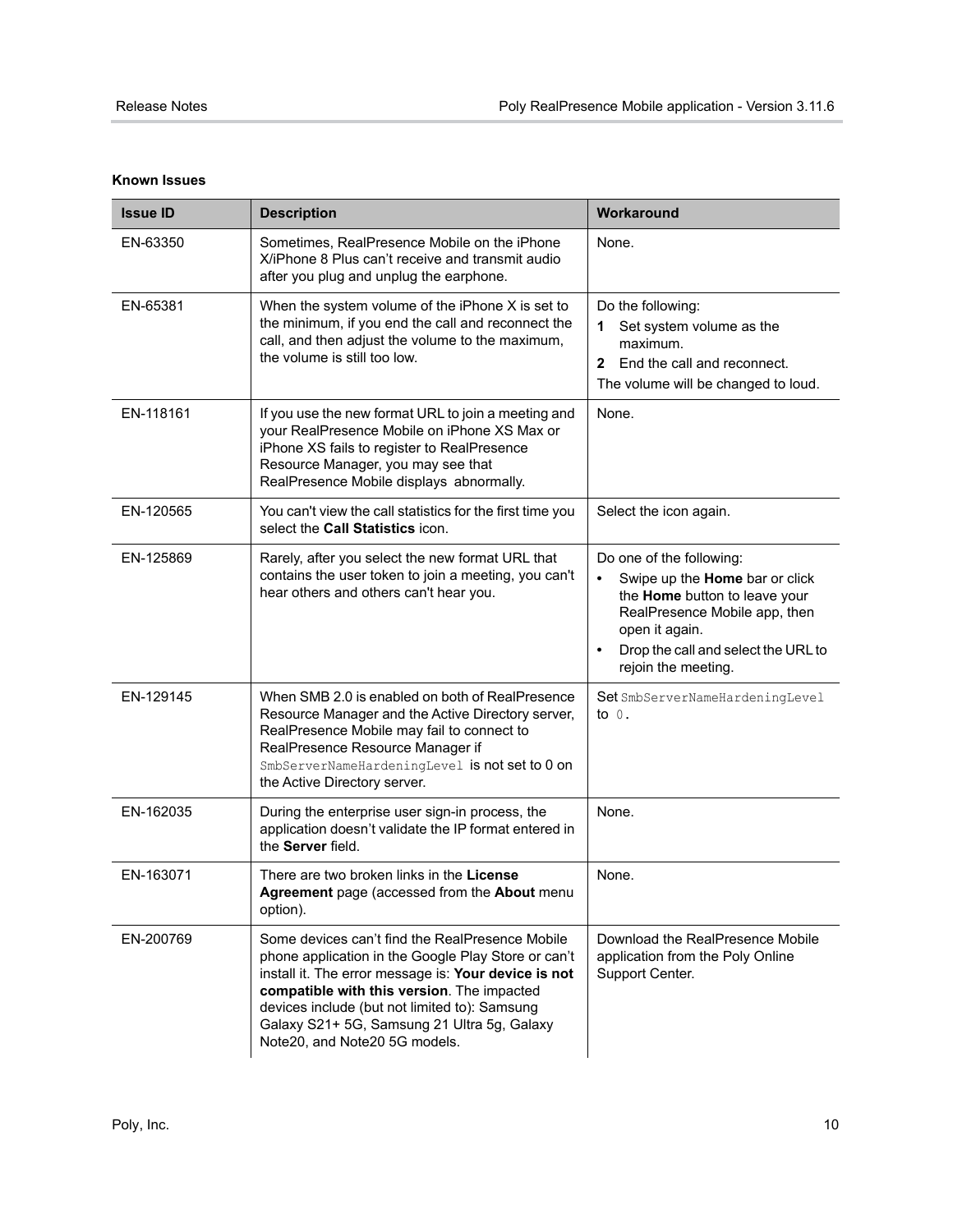| <b>Issue ID</b> | <b>Description</b>                                                                                                                             | Workaround                                                                                                                                                                                   |
|-----------------|------------------------------------------------------------------------------------------------------------------------------------------------|----------------------------------------------------------------------------------------------------------------------------------------------------------------------------------------------|
| SWEP-8960       | You can't share pictures or PDF files from the<br>Dropbox application in SVC calls.                                                            | None. This is the designed behavior.                                                                                                                                                         |
| SWEP-9369       | If you switch to another application when you're<br>dialing a number, the RealPresence Mobile<br>application crashes.                          | Avoid switching to another application<br>while placing a call. Wait until the call<br>completes to open other applications.                                                                 |
| SWFP-10435      | You can't share live streaming video from YouTube.<br>The far ends always see a black content screen.                                          | None. This isn't a Poly problem.<br>The RealPresence Mobile application<br>uses Apple API to capture content<br>screenshots. However, this API<br>doesn't support live streaming<br>content. |
| EN-206374       | If you turn on or turn off the camera during a<br>meeting, the call disconnects.                                                               | None.                                                                                                                                                                                        |
| EN-209299       | (iPad only) Far-site images from Poly HDX devices<br>are compressed horizontally on your iPad screen.                                          | None.                                                                                                                                                                                        |
| EN-209903       | If you configure your RealPresence Mobile account<br>using an email address matching that of your LDAP<br>domain. RealPresence Mobile crashes. | None.                                                                                                                                                                                        |

#### **Known Issues**

# <span id="page-10-0"></span>**Interoperability Issues**

You may encounter the following issues when using RealPresence Mobile with other products or on specific operating systems.

#### **Interoperability Issues Related to Operation System or Devices**

| <b>Description</b>                                                                                                                                                                                                                                                                                                                                                                                                                 | <b>Solution</b>                                                                                                                                                                                                                     |
|------------------------------------------------------------------------------------------------------------------------------------------------------------------------------------------------------------------------------------------------------------------------------------------------------------------------------------------------------------------------------------------------------------------------------------|-------------------------------------------------------------------------------------------------------------------------------------------------------------------------------------------------------------------------------------|
| RealPresence Mobile doesn't fit into the screen of iPad Pro<br>11" A1980.                                                                                                                                                                                                                                                                                                                                                          | None                                                                                                                                                                                                                                |
| On some iPads with poor CPU performance, when<br>RealPresence Mobile sends PDF content, the video may<br>freeze on far ends every three seconds.                                                                                                                                                                                                                                                                                   | None                                                                                                                                                                                                                                |
| Audio may stop in the first few seconds when plugging in<br>an earphone in a call on iPhone 6.                                                                                                                                                                                                                                                                                                                                     | None<br>This is a device issue.                                                                                                                                                                                                     |
| If you create a Continuous Presence (CP) only conference<br>call on Poly RealPresence Collaboration Server (RMX)<br>4000/2000 system and Poly RealPresence Collaboration<br>Server 800s version 8.1 with default content settings<br>(Content Settings: HiResGraphics and Content<br><b>Protocol: H.264 HD), the RealPresence Mobile</b><br>application can't send or receive content if call rate is set<br>as 384 kbps or below. | Change the RealPresence Collaboration Server<br>$\bullet$<br>(RMX) Content Settings to Graphics, and<br>Content Protocol to H.263 & H.264 Auto<br>Selection.<br>Set the call rate on RealPresence Mobile to<br>٠<br>above 384 kbps. |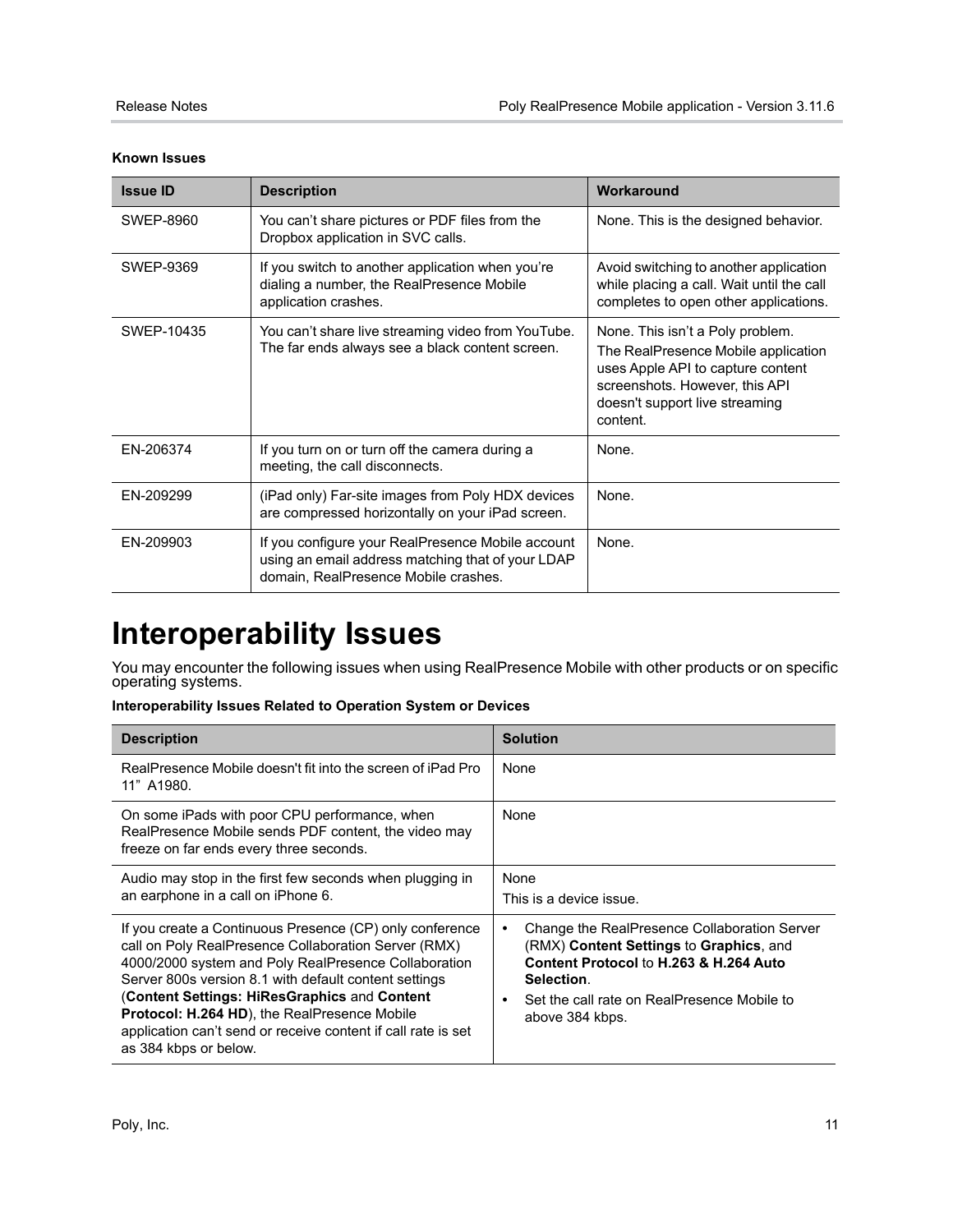#### **Interoperability Issues Related to Operation System or Devices**

| <b>Description</b>                                                                                                                                                                              | <b>Solution</b>                                                                                                                                                                   |
|-------------------------------------------------------------------------------------------------------------------------------------------------------------------------------------------------|-----------------------------------------------------------------------------------------------------------------------------------------------------------------------------------|
| Poly VSX Visual Concert can't display 1024x576 content<br>sent by RealPresence Mobile, whether or not they call<br>each other directly.                                                         | Double-click the content to show the content in full<br>screen, then RealPresence Mobile will send<br>1024x768 content, and the Poly VSX Visual Concert<br>can display correctly. |
| RealPresence Mobile may consume more than one<br>license on RealPresence Resource Manager if you install<br>and uninstall RealPresence Mobile several times.                                    | Configure the reclaim period on RealPresence<br>Resource Manager to a small value (for example<br>five minutes).                                                                  |
| RealPresence Mobile supports only using English user<br>names and password to sign in Poly CMA server and<br>RealPresence Resource Manager, or to register to a<br>gatekeeper or an SIP server. | Use an English user name and password.                                                                                                                                            |
| In a motion mode conference, RealPresence Mobile<br>receives video with a long delay because the video is 60<br>fps.                                                                            | Set a conference with sharpness mode on MCU.                                                                                                                                      |
| RealPresence Mobile in internet may fail to call<br>Telepresence m100 in intranet.                                                                                                              | Let Telepresence m100 call RealPresence Mobile.                                                                                                                                   |
| You may hear a short audio glitch on RealPresence Mobile<br>when dialing in an SIP AVC encrypted conference created<br>on the RealPresence Collaboration Server (RMX) 4000<br>with NGB.         | None                                                                                                                                                                              |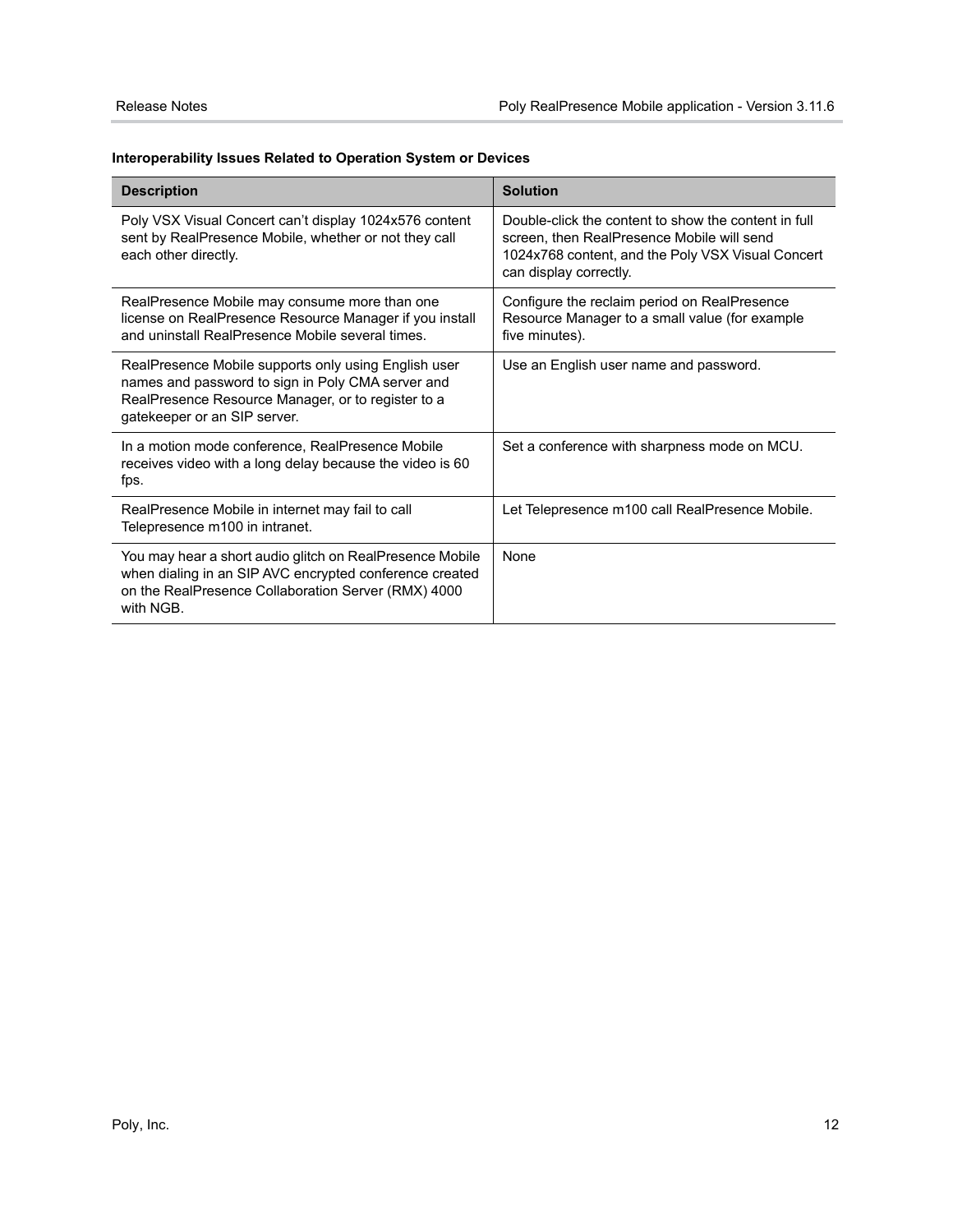# <span id="page-12-0"></span>**Enterprise Scalable Video Coding (SVC) Solution**

| Limitation<br><b>Type</b>                           | <b>Description</b>                                                                                                                                                                                                                                                                                                                                                                                                                | <b>Solution</b>                                                                                                                                                                                                                             |
|-----------------------------------------------------|-----------------------------------------------------------------------------------------------------------------------------------------------------------------------------------------------------------------------------------------------------------------------------------------------------------------------------------------------------------------------------------------------------------------------------------|---------------------------------------------------------------------------------------------------------------------------------------------------------------------------------------------------------------------------------------------|
| Limitations<br>Related to<br>Operation<br>System or | On some iPads with poor CPU performance,<br>when RealPresence Mobile sends PDF content,<br>the video may freeze on far ends every three<br>seconds.                                                                                                                                                                                                                                                                               | None                                                                                                                                                                                                                                        |
| Devices                                             | Audio may stop in the first few seconds when<br>plugging in an earphone in a call on iPhone 6.                                                                                                                                                                                                                                                                                                                                    | None<br>This is a device issue.                                                                                                                                                                                                             |
| Limitations<br>Related to<br>Other Poly<br>Products | If you create a Continuous Presence (CP) only<br>conference call on Poly RealPresence<br>Collaboration Server (RMX) 4000/2000 system<br>and Poly RealPresence Collaboration Server<br>800s version 8.1 with default content settings<br>(Content Settings: HiResGraphics and<br>Content Protocol: H.264 HD), the<br>RealPresence Mobile application can't send or<br>receive content if call rate is set as 384 kbps or<br>below. | Change the RealPresence Collaboration<br>$\bullet$<br>Server (RMX) Content Settings to<br>Graphics, and Content Protocol to<br>H.263 & H.264 Auto Selection.<br>Set the call rate on RealPresence<br>$\bullet$<br>Mobile to above 384 kbps. |
|                                                     | Poly VSX Visual Concert can't display 1024x576<br>content sent by RealPresence Mobile, whether<br>or not they call each other directly.                                                                                                                                                                                                                                                                                           | Double-click the content to show the<br>content in full screen, then RealPresence<br>Mobile will send 1024x768 content, and the<br>Poly VSX Visual Concert can display<br>correctly.                                                        |
|                                                     | RealPresence Mobile may consume more than<br>one license on RealPresence Resource<br>Manager if you install and uninstall<br>RealPresence Mobile several times.                                                                                                                                                                                                                                                                   | Configure the reclaim period on<br>RealPresence Resource Manager to a<br>small value (for example five minutes).                                                                                                                            |
|                                                     | RealPresence Mobile supports only using<br>English user names and password to sign in Poly<br><b>CMA server and RealPresence Resource</b><br>Manager, or to register to a gatekeeper or an SIP<br>server.                                                                                                                                                                                                                         | Use English user name and password.                                                                                                                                                                                                         |
|                                                     | In a motion mode conference, RealPresence<br>Mobile receives video with a long delay because<br>the video is 60 fps.                                                                                                                                                                                                                                                                                                              | Set a conference with sharpness mode on<br>MCU.                                                                                                                                                                                             |
|                                                     | RealPresence Mobile in internet may fail to call<br>Telepresence m100 in intranet.                                                                                                                                                                                                                                                                                                                                                | Let Telepresence m100 call RealPresence<br>Mobile.                                                                                                                                                                                          |
|                                                     | You may hear a short audio glitch on<br>RealPresence Mobile when dialing in an SIP<br>AVC encrypted conference created on the<br>RealPresence Collaboration Server (RMX) 4000<br>with NGB.                                                                                                                                                                                                                                        | None                                                                                                                                                                                                                                        |

The Enterprise Scalable Video Coding (SVC) solution is an alternative to the AVC mode that has traditionally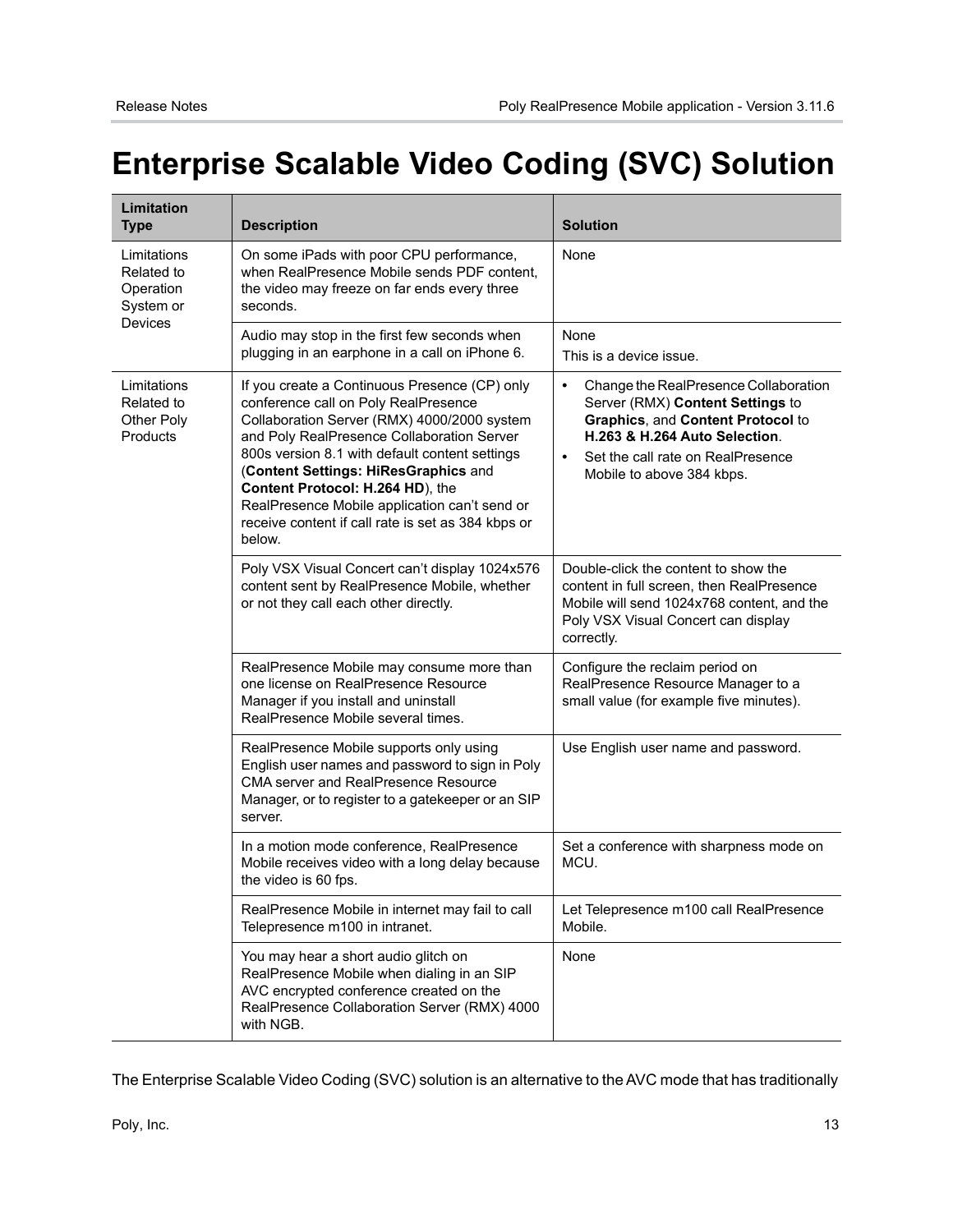been supported. Differences between the two modes are listed in the following table.

| <b>SVC Mode</b>                                                                                                                                                                                                                                                                                             | <b>AVC Mode</b>                                                                                |
|-------------------------------------------------------------------------------------------------------------------------------------------------------------------------------------------------------------------------------------------------------------------------------------------------------------|------------------------------------------------------------------------------------------------|
| Each participant in the conference call is received by the<br>client as a separate video stream.                                                                                                                                                                                                            | The composite video image is determined by the<br>bridge based on administrator configuration. |
| A Caller ID is indicated by text in the appropriate window,<br>on display throughout the call.                                                                                                                                                                                                              | Caller ID information is displayed intermittently.                                             |
| Double-clicking or tapping on a participant's video,<br>content video, or local preview expands that video to full<br>screen. Double-clicking or tapping again reverts the<br>display to the composite image.<br>Pinch controls enable you to zoom in and out on a<br>participant's video or content video. | Layout may typically be controlled by dialing ** and<br>then selecting a format.               |

The SVC solution provides the following features:

- **●** For video send and receive, support up to 720p on high performance devices under 1 Mbps call rate.
- **●** For video send, support 7.5/15 fps
- **●** For video receive, support 7.5/15/30 fps
- **●** Support auto layouts of 1x1, 1+1 through 1+5
- The maximum layout of 1+5 comprises four remote participants plus one content-sharing frame, and one local preview frame
- **●** Support for AVC content
- **●** Support for Scalable Audio Coding (SAC) with at least two quality layers
- **●** Ability to mix up to three different audio streams from the MCU
- **●** Ability to combine up to four different SVC video streams (call rate at 512kbps and above) from the **MCUs**
- **●** Support for SVC dial-out from RealPresence DMA

Using SVC conference calls has following limitations:

- **●** Does not support recording
- **●** Does not support Far-end Camera Control (FECC)
- **●** In a SIP call, when networks using UDP experience 10 percent packet loss, the screen layout on received devices can be incorrect
- **●** Does not support H.323 call
- **●** In a poor network connection, sometimes a participant disconnects automatically from an SVC call. This can result in a frozen video stream of the participant. The RealPresence RMX system will clear the frozen stream in 30 minutes
- **●** Do not use 128 kbps if you share content in a SVC call, otherwise people's video will freeze while sending or receiving content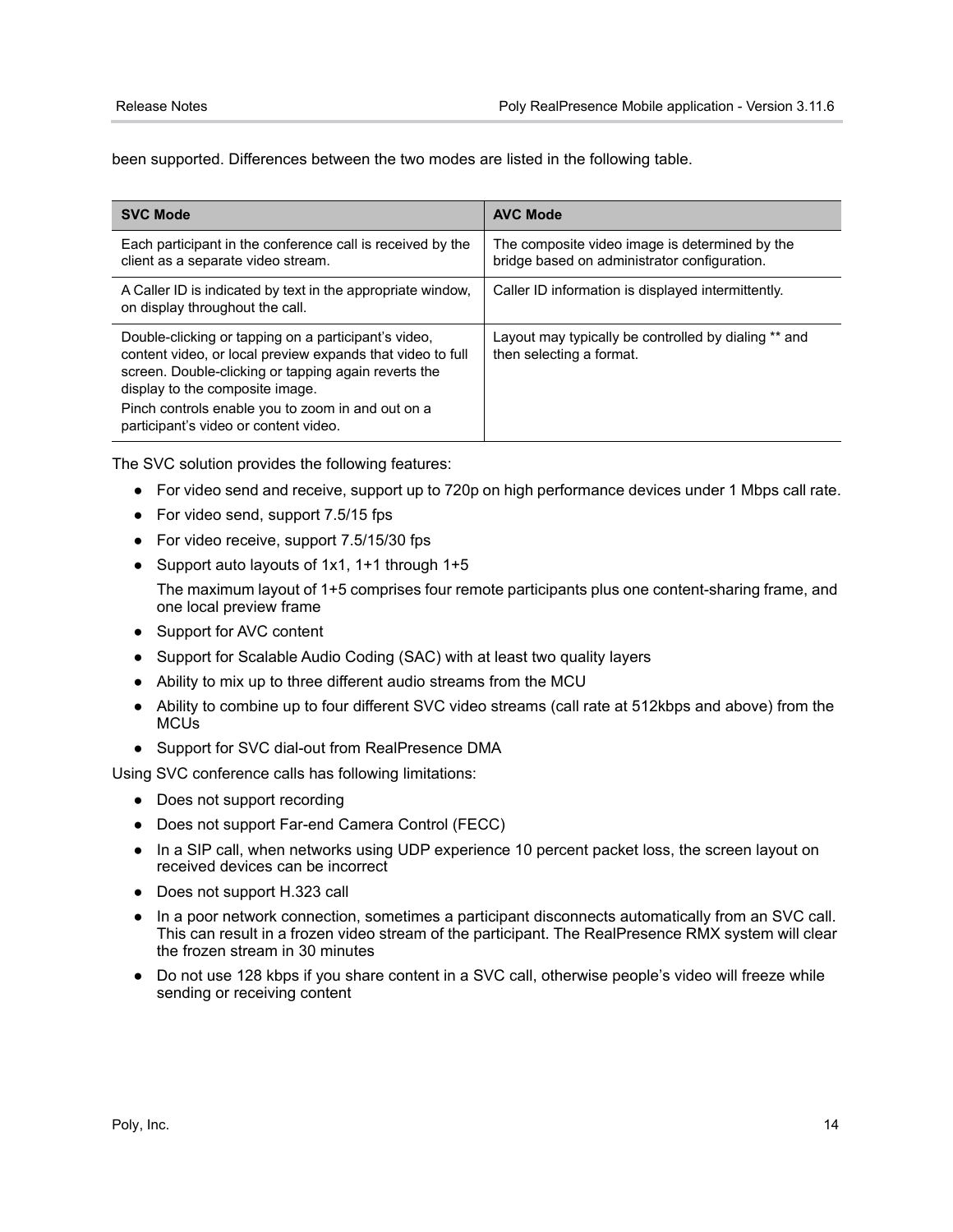# <span id="page-14-0"></span>**Access Media Statistics**

To access media statistics, click **Statistics** . The following table shows the meaning of each value.

| <b>Value</b>                     | <b>Description</b>                                                                                                                                                                                                                                                                                                     |
|----------------------------------|------------------------------------------------------------------------------------------------------------------------------------------------------------------------------------------------------------------------------------------------------------------------------------------------------------------------|
| Call Type                        | SIP or H.323 call type.                                                                                                                                                                                                                                                                                                |
| Call Encryption                  | Indicates whether your call is encrypted.                                                                                                                                                                                                                                                                              |
| Far Site Name                    | Name of the far site.                                                                                                                                                                                                                                                                                                  |
| Far Site System                  | Type of video conferencing system at the far end and the software version.                                                                                                                                                                                                                                             |
| Call Speed                       | Negotiated speed (bandwidth) for the call, which is usually the combined video and<br>audio speeds in the call.                                                                                                                                                                                                        |
| Video Protocol                   | ITU-C video algorithm and annexes used in the current call. The video protocol used<br>depends on the capabilities of the system at the far end as well as on your system's<br>configuration.                                                                                                                          |
| Video Format                     | Picture size currently in use.                                                                                                                                                                                                                                                                                         |
| Audio Protocol                   | Audio algorithm and annexes used in the current call. The audio protocol used depends<br>on the capabilities of the system at the far end as well as on your system's configuration.                                                                                                                                   |
| <b>Audio Rate</b>                | Bandwidth specified for the audio portion of the call. The proportion of the audio rate to<br>the video rate depends on the protocol used.                                                                                                                                                                             |
| Video Rate                       | Bandwidth specified for the video portion of the call. The proportion of the video rate to<br>the audio rate depends on the protocol used.                                                                                                                                                                             |
| Video Rate Used                  | Actual bandwidth being used for the video portion of the call. This is a real-time<br>measurement, which normally fluctuates.                                                                                                                                                                                          |
| Video Frame Rate                 | Rate your system uses to update the picture seen at the far end. The system can send<br>up to 15 fps. If the camera picks up large, continuous, or frequent motions, the software<br>takes longer to assemble the data into video frames, and the frame rate drops. Changes<br>in lighting also reduce the frame rate. |
| Video Packets Loss<br>Percentage | Total video packet loss as a percentage of the total number of video packets transmitted<br>by your system and those transmitted by the far end.                                                                                                                                                                       |
| Video Jitter                     | Percentage of variation in the video transmission rate.                                                                                                                                                                                                                                                                |
| <b>Audio Packet Lost</b>         | Number of audio data packets lost during the call, including transmitted packets and<br>incoming packets. Packet loss indicates congestion or other problems on the network.                                                                                                                                           |
| Audio Packets Loss<br>Percentage | Total audio packet loss as a percentage of the total number of audio packets transmitted<br>by your system and those transmitted by the far end.                                                                                                                                                                       |
| Audio Jitter                     | Percentage of variation in the audio transmission rate.                                                                                                                                                                                                                                                                |
| <b>Content Protocol</b>          | Format used for the recording, compression, and distribution of the content.                                                                                                                                                                                                                                           |
| <b>Content Format</b>            | Display resolution of the content.                                                                                                                                                                                                                                                                                     |
| <b>Content Rate</b>              | Rate your system uses in content transmission.                                                                                                                                                                                                                                                                         |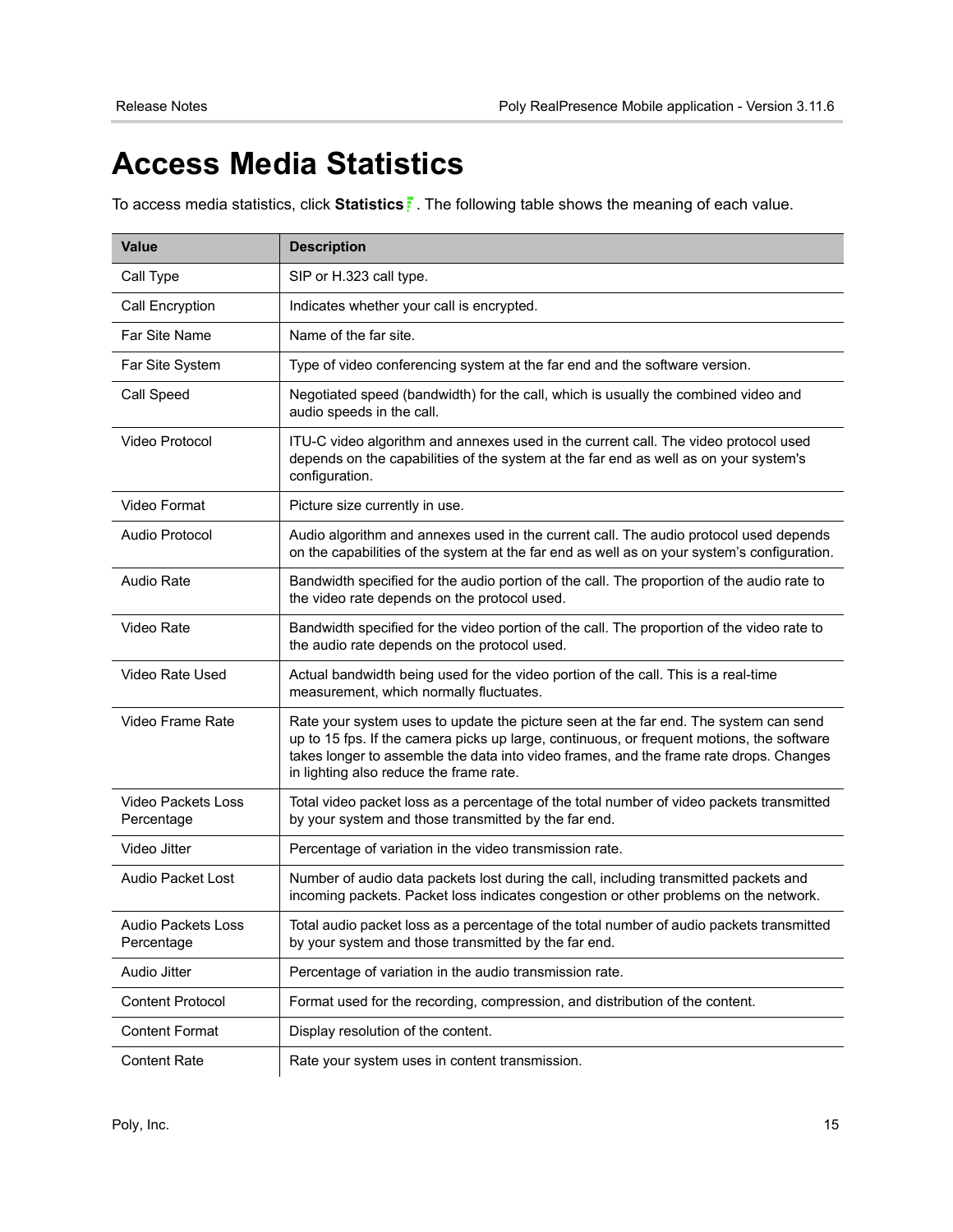| Value                                     | <b>Description</b>                                                                                                                                                             |
|-------------------------------------------|--------------------------------------------------------------------------------------------------------------------------------------------------------------------------------|
| Content Rate Used                         | Actual bandwidth being used for the content transmission.                                                                                                                      |
| <b>Content Frame Rate</b>                 | Rate your system uses in content frame transmission.                                                                                                                           |
| <b>Content Packets Lost</b>               | Number of content data packets lost during the call, including transmitted packets and<br>incoming packets. Packet loss indicates congestion or other problems on the network. |
| <b>Content Packets Loss</b><br>Percentage | Total audio packet loss as a percentage of the total number of content packets<br>transmitted by your system and those transmitted by the far end.                             |

# <span id="page-15-0"></span>**Prepare Your Device for Mutual Transport Layer Security**

You can establish secure communications using Mutual Transport Layer Security (MTLS) with provisioning servers such as Poly RealPresence DMA or RealPresence Resource Manager systems.

To establish MTLS connections, the client and server need to hold certificates issued from the same Certificate Authority (CA) and the root certificate of this CA.

To import certificates into your iPad, you need to generate a Certificate Request (CSR) first by using a computer that has installed the OpenSSL tool. This is an iOS limitation.

The following example uses Mac as the example.

#### **To generate and import your certificate:**

- **1** Open the Terminal from your Mac computer.
- **2** Generate the private key *client.key*. For example: Mike-MacBook-Pro:~ root# openssl genrsa -out client.key 1024
- **3** Generate the certificate request *client.csr*. For example: Mike-MacBook-Pro:~ root# openssl req -new -key client.key -out client.csr
- **4** You are about to be asked to enter information that will be incorporated into your certificate request. Enter the Distinguished Name (DN) information that will be incorporated into your certificate request. You can leave some of the fields blank.

```
For som-----
Country Name (2 letter code) [GB]:cn ---CSR info.
State or Province Name (full name) [Berkshire]:bj ---CSR info.
Locality Name (eg, city) [Newbury]:bj ---CSR info.
Organization Name (eg, company) [My Company Ltd]:plcm ---CSR info.
Organizational Unit Name (eg, section) []:caqa ---CSR info.
Common Name (eg, your name or your server's hostname) []:caqa ---CSR info.
E-mail Address []:pp@pp.com ---CSR info.
```
**5** Enter the following extra attributes to be sent with your certificate request. Write down the challenge password. You will need it later in the procedure.

A challenge password []:1234 -----see [Note1]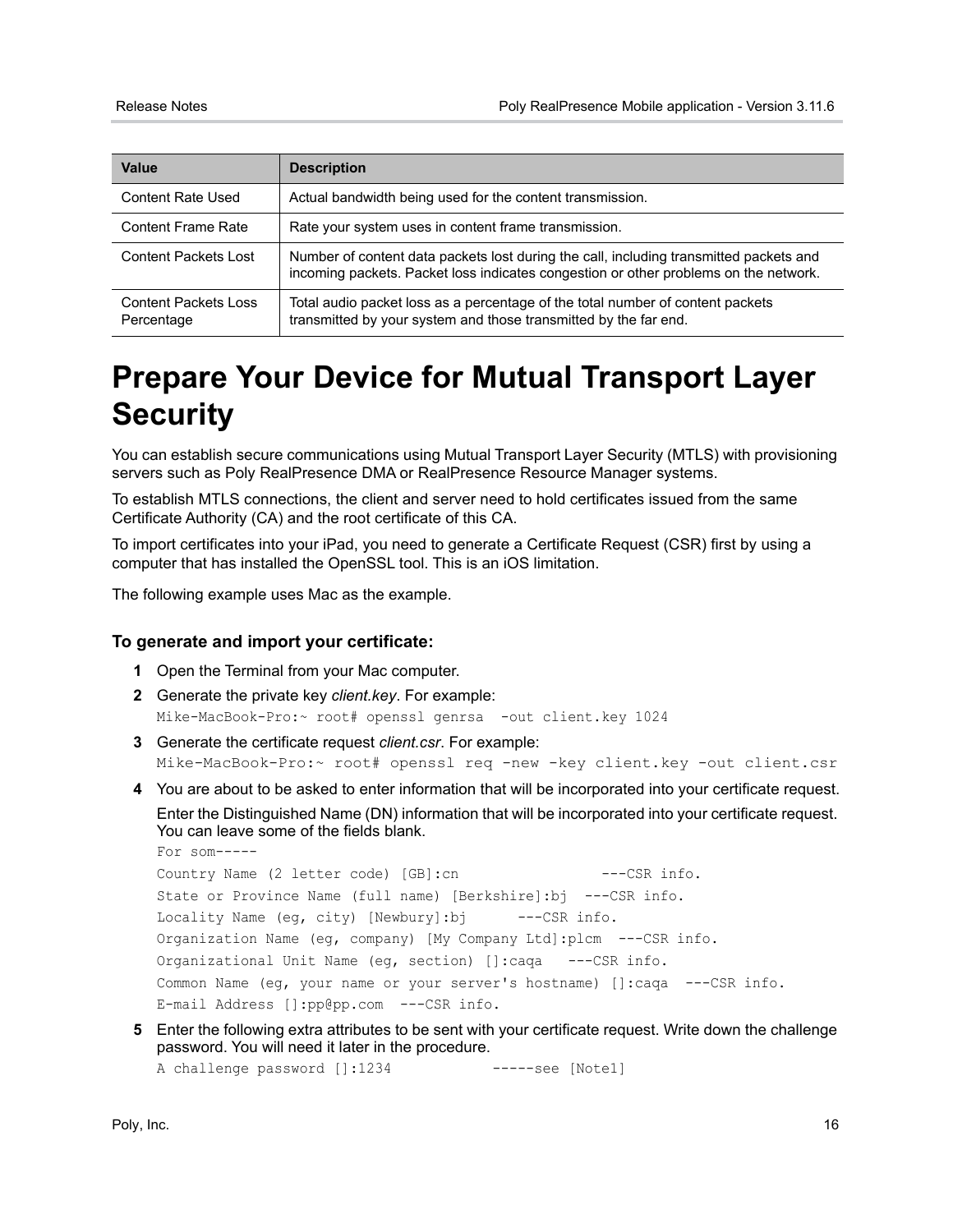An optional company name []:poly

- **6** Submit the certificate request to your CA:
	- **a** View the content of the file *client.csr* using the following command, then select and copy its content (from ---BEGIN CERTIFICATE REQUEST to END CERTIFICATE REQUEST---):

Mike-MacBook-Pro:~ root# cat client.csr

- **b** Go to your CA's web interface http://<CA's IP address>/certsrv/, and click **Request a certificate**.
- **c** Click **Advanced certificate request**.
- **d** Click **Submit a certificate request by using a base-64-encoded CMC or PKCS #10 file, or submit a renewal request by using a base-64-encoded PKCS #7 file**.
- **e** Paste the content of the file **client.csr** to the **Saved Request** text field, and click **Submit**.
- **f** Click **Base 64 encoded** and click **Download certificate.**

The file is saved as *certnew.cer* by default in the folder **Downloads**.

**7** Move the generated **certnew.cer** file to your current directory.

```
8 Convert the file ccertnew.cer to a .p12 file by using the OpenSSL tool. For example:
  Mike-MacBook-Pro:~ root#openssl pkcs12 -export –in certnew.cer –inkey 
  client.key –out client.p12 –name testp12
  Enter Export Password:
```
Verifying - Enter Export Password:

The export password should be the same as the challenge password you set in Step 3.

- **9** Encrypt the challenge password you set in Step 3:
	- **a** Go to **Convert Strings.**
	- **b** Enter the challenge password in the text field, and click **Base64 Encode!**.
	- **c** Copy the encoded text from the following text field, and save it as a .pwd file, for example, *client.pwd*.
- **10** Add both *client.p12* and *client.pwd* to your iPad using iTunes.

| Apps                                 | <b>RealPresence Documents</b> |                     |               |
|--------------------------------------|-------------------------------|---------------------|---------------|
| <b>RealPresence</b><br>$\frac{1}{2}$ | client.p12                    | 11/14/2012 7:50 PM  | 4 KB          |
|                                      | client.pwd                    | 10/30/2012 2:45 PM  | 4 KB          |
|                                      | $2$ rpm.log                   | 11/17/2012 12:22 AM | <b>888 KB</b> |
|                                      | rpm.log.1                     | 11/16/2012 10:01 PM | 4.9 MB        |
|                                      | rpm.log.2                     | 11/14/2012 3:33 PM  | 4.9 MB        |
|                                      | o statistics_config.plist     | 11/8/2012 7:57 PM   | 4 KB          |

#### **To import the root certificate of your CA into your iPad:**

- **1** Go to your CA's web address http://<MCA's IP address>/certsrv/, click **Download a CA certificate, certificate chain, or CR**L.
- **2** Select **Base 64**, and click **Download CA Certificate.**
- **3** Send the certificate to your iPad as an email attachment.
- **4** On your iPad, open the attached certificate from your email, and then click **Install**.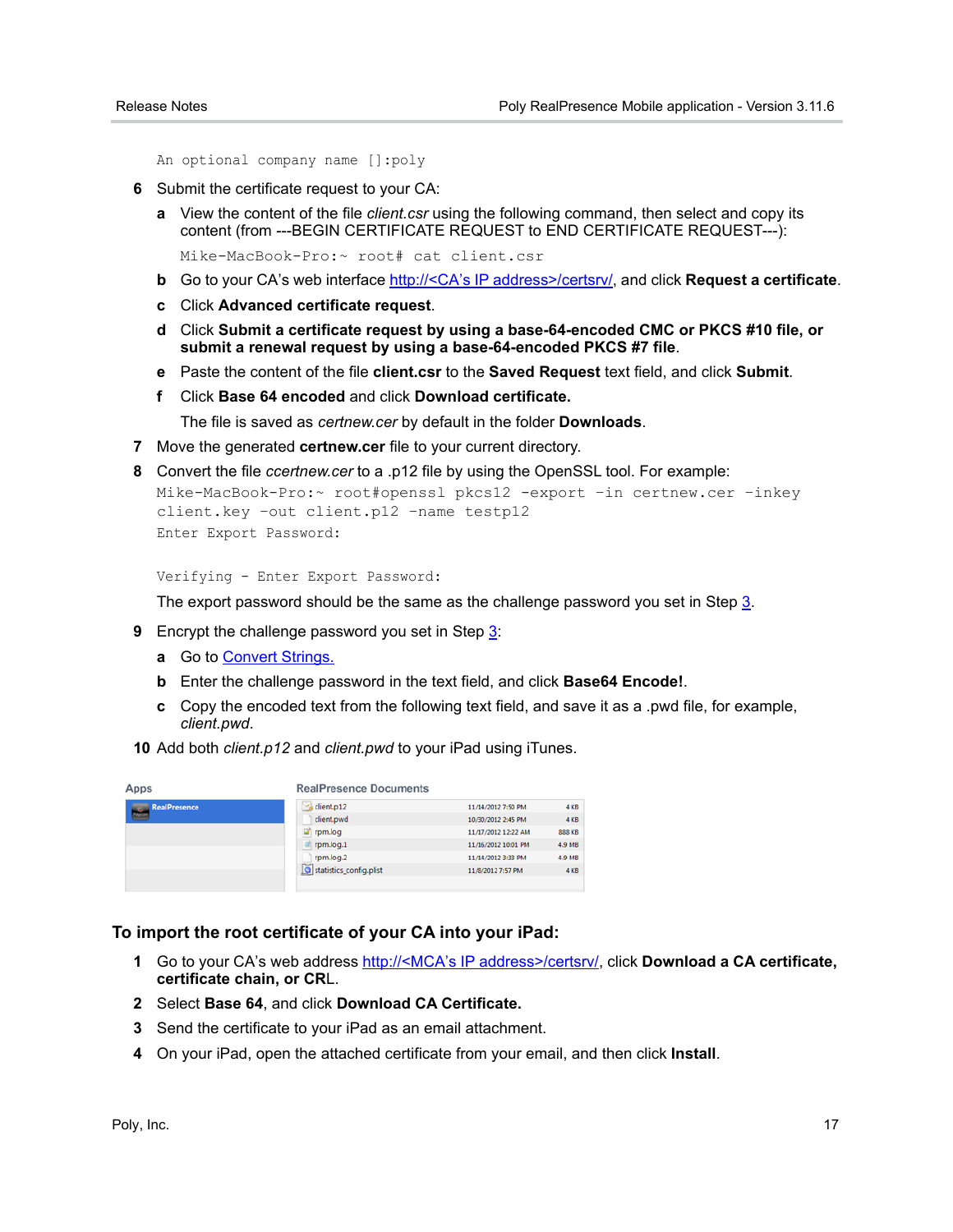**5** When prompted to install the profile, tap **Install Now**, and then tap **Done**.

The certificate is now installed on your iPad. You can find it from your iPad **Settings > General > Profile > Configuration Profiles**.



To establish MTLS connection with servers such as Poly RealPresence DMA or RealPresence Resource Manager systems, these systems should also hold the CA root certificate and the system's certificates.

# <span id="page-17-0"></span>**Get Help**

For more information about installing, configuring, and administering Poly products or services, go to the Poly site, click Support, and choose the option best suited to your needs.

# <span id="page-17-1"></span>**Related Poly and Partner Resources**

See the following sites for information related to this product.

- The [Poly Online Support Center](https://support.polycom.com/content/support.html) is the entry point to online product, service, and solution support information including Licensing & Product Registration, Self-Service, Account Management, Product-Related Legal Notices, and Documents & Software downloads.
- **●** The [Poly Document Library](https://documents.polycom.com/) provides support documentation for active products, services, and solutions. The documentation displays in responsive HTML5 format so that you can easily access and view installation, configuration, or administration content from any online device.
- **●** The [Poly Community](https://community.polycom.com/) provides access to the latest developer and support information. Create an account to access Poly support personnel and participate in developer and support forums. You can find the latest information on hardware, software, and partner solutions topics, share ideas, and solve problems with your colleagues.
- **●** The [Poly Partner Network](https://www.poly.com/us/en/partners) are industry leaders who natively integrate the Poly standards-based RealPresence Platform with their customers' current UC infrastructures, making it easy for you to communicate face-to-face with the applications and devices you use every day.
- **●** The [Poly Services](https://www.poly.com/us/en/products/services) help your business succeed and get the most out of your investment through the benefits of collaboration.

## <span id="page-17-2"></span>**Copyright and Trademark Information**

© 2021 Plantronics, Inc. All rights reserved. No part of this document may be reproduced, translated into another language or format, or transmitted in any form or by any means, electronic or mechanical, for any purpose, without the express written permission of Plantronics, Inc.

Plantronics, Inc. (Plantronics + Polycom, Now together as Poly)

345 Encinal Street

Santa Cruz, California

95060

Poly and the propeller design are trademarks of Plantronics, Inc. All other trademarks are the property of their respective owners.

**Patent Information** The accompanying product may be protected by one or more U.S. and foreign patents and/or pending patent applications held by Poly, Inc.